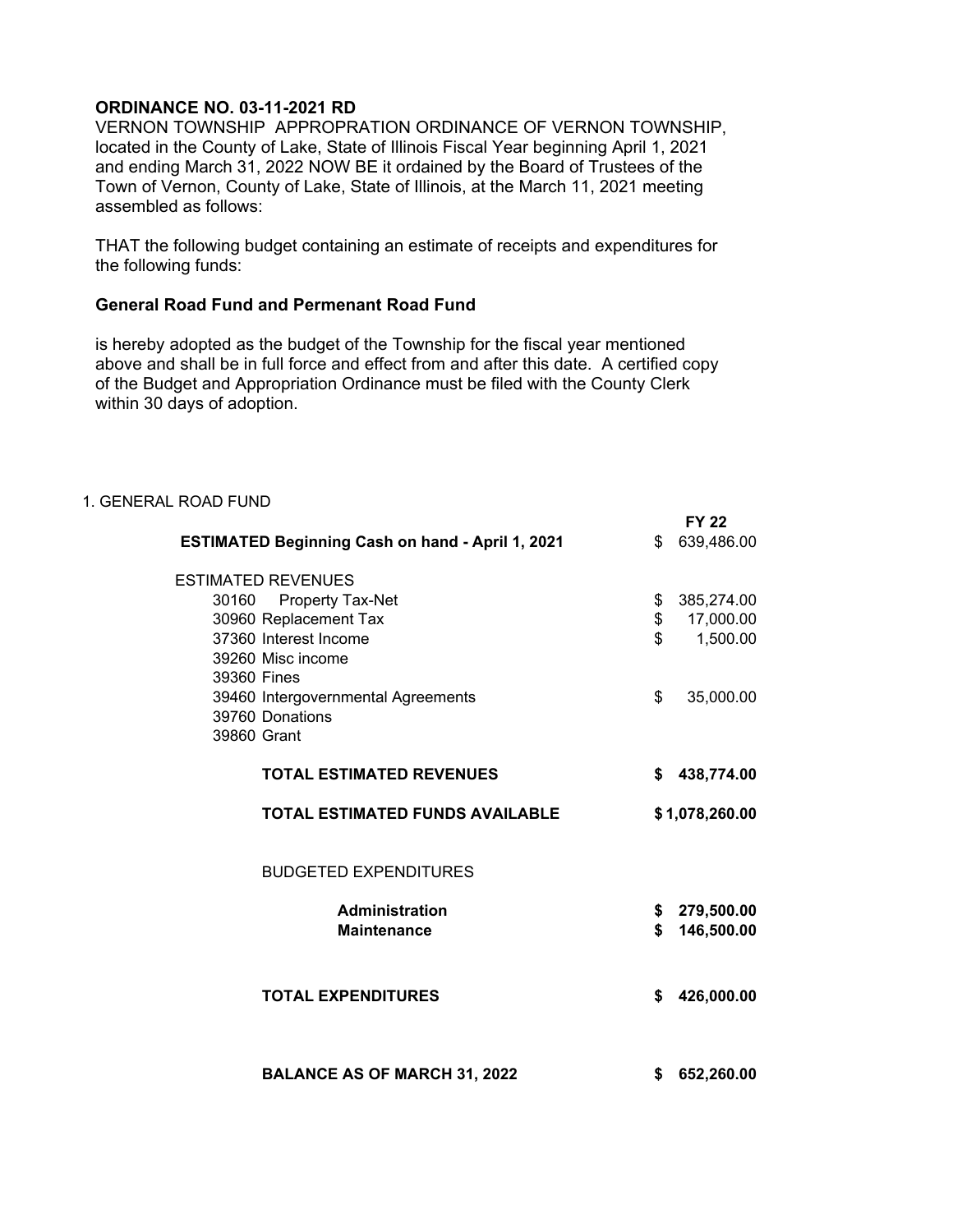## ADMINISTRATION

|                    | Personnel                             |                  |
|--------------------|---------------------------------------|------------------|
| 40160              | <b>Salaries</b>                       | \$<br>155,000.00 |
| 40260              | Health Insurance                      | \$<br>17,000.00  |
| 40360              | <b>Social Security Contribution</b>   | \$<br>12,000.00  |
| 40460              | <b>Retirement Contribution</b>        | \$<br>12,000.00  |
| 40560              | Unemployment Ins                      | \$<br>600.00     |
|                    | <b>TOTAL PERSONNEL SERVICES</b>       | \$<br>196,600.00 |
|                    | <b>Contractual Services</b>           |                  |
| 42260              | <b>Risk Management Contribution</b>   | \$<br>23,000.00  |
| 42360              | Telephone                             | \$<br>12,000.00  |
| 42860              | <b>Rentals and Licenses</b>           | \$<br>3,500.00   |
| 42960              | <b>Travel &amp; Training Expenses</b> | \$<br>250.00     |
| 43260              | Postage                               | \$<br>1,500.00   |
| 43460              | Publishing / Printing                 | \$<br>1,500.00   |
| 43560              | <b>Accounting Services</b>            | \$<br>5,500.00   |
| 43760              | <b>Legal Services</b>                 | \$<br>10,000.00  |
| 43860              | <b>Other Professional Services</b>    | \$<br>8,000.00   |
| 44360              | Dues                                  | \$<br>4,000.00   |
| 50960              | <b>Uniforms</b>                       | \$<br>3,000.00   |
| 52460              | Testing                               | \$<br>650.00     |
|                    | <b>TOTAL CONTRACTUAL SERVICES</b>     | \$<br>72,900.00  |
|                    | Commodities                           |                  |
| 50560              | Office supplies                       | \$<br>1,500.00   |
| 43360              | <b>Admin Expenses</b>                 | \$<br>500.00     |
|                    | <b>TOTAL COMMODITIES</b>              | \$<br>2,000.00   |
|                    | <b>Capital Outlay</b>                 |                  |
| 57560              | Equipment                             | \$<br>1,000.00   |
|                    | <b>TOTAL CAPITAL OUTLAY</b>           | \$<br>1,000.00   |
|                    | <b>Other Expenditures</b>             |                  |
| 52560              | Miscellaneous Expenses                |                  |
| 52660              | <b>Municipal Replacement Tax</b>      | \$<br>7,000.00   |
|                    | <b>Bonds</b>                          |                  |
|                    | <b>TOTAL OTHER EXPENDITURES</b>       | \$<br>7,000.00   |
|                    | <b>TOTAL ADMINISTRATION</b>           | \$<br>279,500.00 |
|                    |                                       |                  |
| <b>MAINTENANCE</b> |                                       |                  |
|                    | Personnel                             |                  |
| 40162              | <b>Salaries</b>                       | \$<br>32,000.00  |
| 40362              | Social Security                       | \$<br>3,000.00   |
| 40462              | <b>Retirement Contribution</b>        | \$<br>3,000.00   |
|                    | <b>TOTAL PERSONNEL SERVICES</b>       | \$<br>38,000.00  |
|                    | <b>Contractural Services</b>          |                  |
| 41162              | Maintenance Service Building          | \$<br>5,000.00   |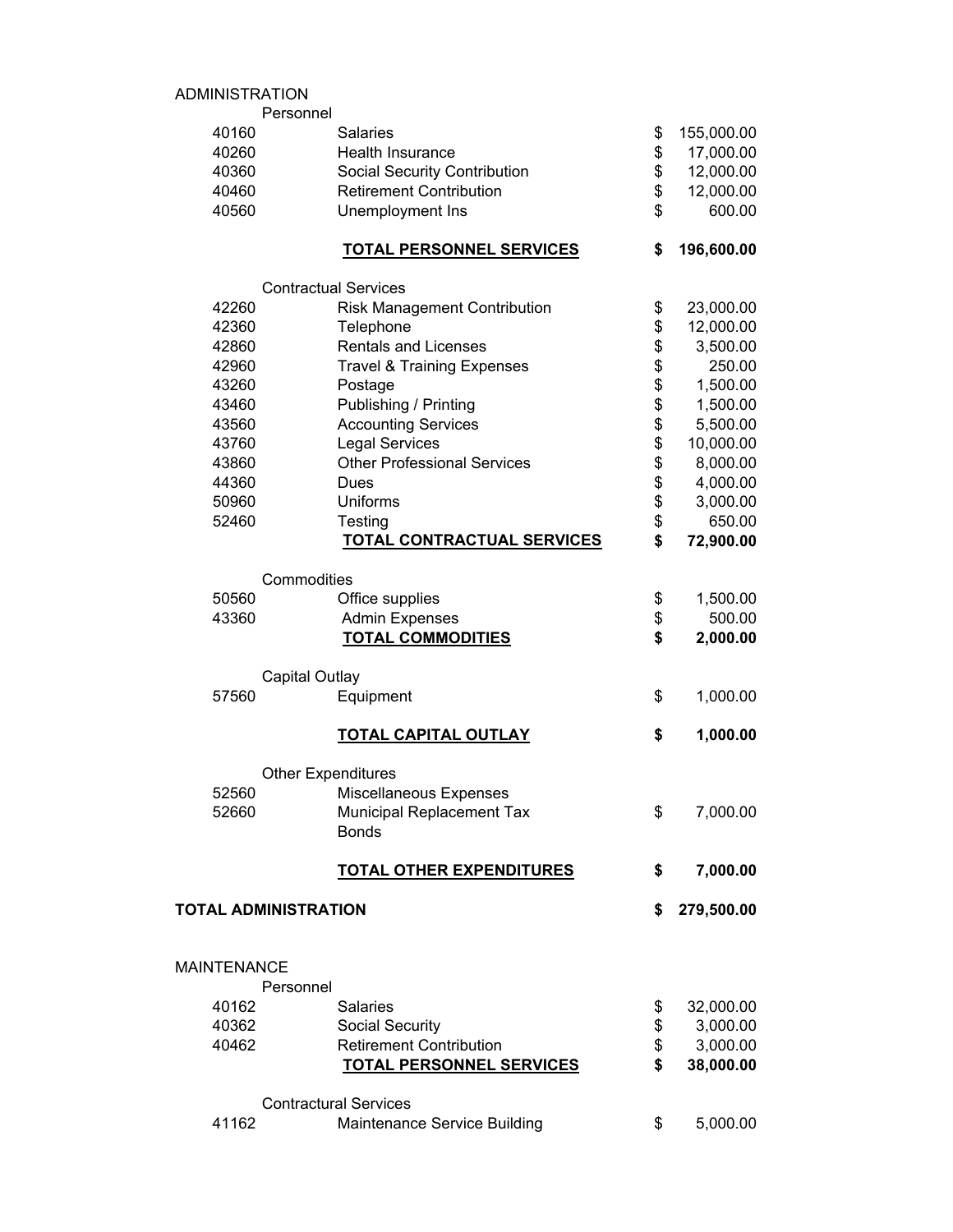| 41362<br>41462<br>41562<br>41962 | Maintenance Service - Equipment<br>Maintenance Service - Road<br>Maintenance Service - Bridge<br>Maintenance Service - Snow Removal | \$<br>\$<br>\$<br>\$ | 20,000.00<br>20,000.00<br>500.00 |
|----------------------------------|-------------------------------------------------------------------------------------------------------------------------------------|----------------------|----------------------------------|
| 42662<br>42862                   | <b>Utilities</b><br>Rentals                                                                                                         | \$                   | 30,000.00                        |
| 43362                            | Refuse                                                                                                                              | \$                   | 5,000.00                         |
| 43662                            | <b>Engineering Services</b>                                                                                                         | \$                   | 5,000.00                         |
| 43862                            | <b>Other Professional Services</b>                                                                                                  | \$                   | 3,000.00                         |
| 57262                            | <b>Building</b>                                                                                                                     | \$                   | 3,000.00                         |
|                                  | <b>TOTAL CONTRACTUAL SERVICES</b>                                                                                                   | \$                   | 95,500.00                        |
|                                  | Commodities                                                                                                                         |                      |                                  |
| 50662                            | <b>Automotive Fuel/Oil</b>                                                                                                          | \$                   | 6,500.00                         |
| 50862                            | <b>Operating Supplies</b>                                                                                                           | \$                   | 2,000.00                         |
|                                  | <b>TOTAL COMMODITIES</b>                                                                                                            | \$                   | 8,500.00                         |
|                                  | <b>Captial Outlay</b>                                                                                                               |                      |                                  |
| 57362                            | Other Improvements                                                                                                                  |                      |                                  |
| 57468                            | Land Acquisition / Construction                                                                                                     |                      |                                  |
| 57562                            | Equipment                                                                                                                           | \$                   | 4,000.00                         |
|                                  | <b>TOTAL CAPITAL OUTLAY</b>                                                                                                         | \$                   | 4,000.00                         |
|                                  | <b>Other Expenditures</b>                                                                                                           |                      |                                  |
| 52562                            | Miscellaneous Expenses                                                                                                              | \$                   | 500.00                           |
|                                  | <b>TOTAL OTHER EXPENSES</b>                                                                                                         | \$                   | 500.00                           |
|                                  | <b>TOTAL MAINTENANCE</b>                                                                                                            | \$                   | 146,500.00                       |
|                                  | <b>ESTIMATED EXPENDITURES</b>                                                                                                       |                      | \$426,000.00                     |
|                                  |                                                                                                                                     |                      |                                  |
|                                  | <b>ESTIMATED CASH ON HAND MARCH 31, 2022</b>                                                                                        |                      | \$652,260.00                     |
|                                  | ESTIMATED CASH ON HAND/APPROPRIATIONS                                                                                               |                      | \$1,078,260.00                   |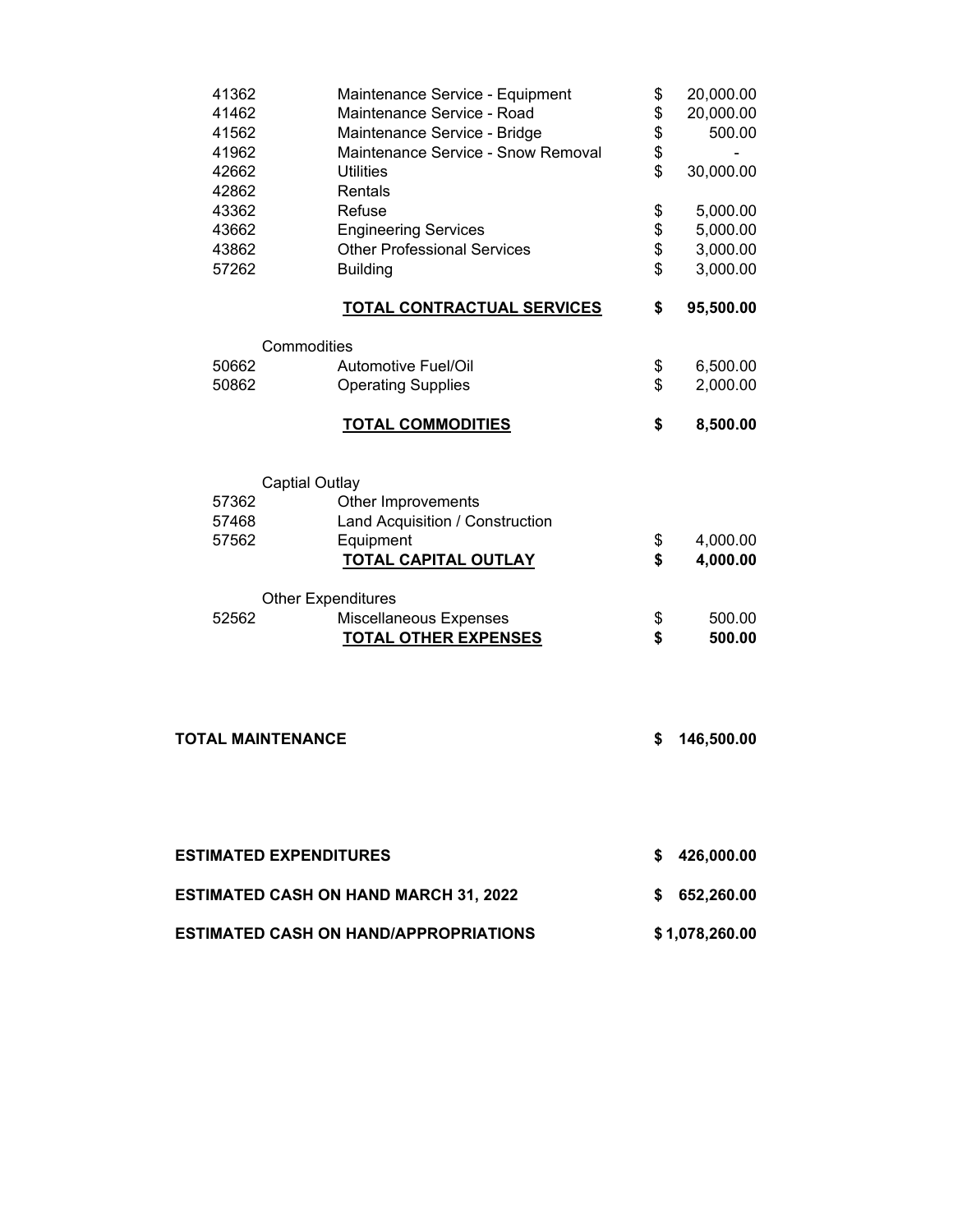## **PERMANENT ROAD FUND**

|                              |                                                         | <b>FY 22</b>     |
|------------------------------|---------------------------------------------------------|------------------|
|                              | <b>ESTIMATED Beginning Cash on hand - April 1, 2021</b> | \$<br>714,956.00 |
|                              | <b>Estimated Revenues</b>                               |                  |
| 30170                        | <b>Property Tax</b>                                     | \$<br>784,726.00 |
|                              | 30970 Motor Fuel Tax / Rebuild Illinois Funds           | \$<br>10,000.00  |
| 37370                        | Interest Income                                         | \$<br>2,000.00   |
|                              | 39270 Misc Income                                       | \$<br>500.00     |
|                              | 39770 Donations                                         | \$               |
|                              | Grant                                                   | \$<br>550,000.00 |
|                              | 39370 Sale of used equipment/auction                    | \$<br>20,000.00  |
|                              | <b>Total Estimated Revenues</b>                         | \$1,367,226.00   |
|                              | <b>Total Estimated Funds Available</b>                  | \$2,082,182.00   |
| <b>Budgeted Expenditures</b> |                                                         |                  |
|                              | Personnel                                               |                  |
| 40170                        | <b>Salaries</b>                                         | \$<br>283,000.00 |
| 40270                        | <b>Benefits</b>                                         | \$<br>55,000.00  |
| 40370                        | <b>Social Security Contributions</b>                    | \$<br>25,000.00  |
| 40470                        | <b>IMRF</b>                                             | \$<br>25,000.00  |
|                              | <b>TOTAL PERSONNEL SERVICES</b>                         | \$<br>388,000.00 |
|                              | <b>Contractural Services</b>                            |                  |
| 41470                        | Maintenance Service-Road                                | \$<br>585,000.00 |
| 41670                        | Drainage                                                | \$<br>15,000.00  |
| 41770                        | Road Improvements                                       | \$<br>15,000.00  |
| 42870                        | Rentals                                                 | \$<br>10,000.00  |
| 43670                        | <b>Engineering Services</b>                             | \$<br>42,000.00  |
| 43870                        | <b>Other Profesional Services</b>                       | \$<br>5,000.00   |
|                              | 44570 Land ROW                                          | \$               |
|                              | <b>TOTAL CONTRACTUAL SERVICES</b>                       | \$<br>672,000.00 |
|                              | Commodities                                             |                  |
| 50670                        | Automotive Fuel / Oil                                   | \$<br>10,000.00  |
| 50770                        | <b>Maintenance Supplies</b>                             | \$<br>10,000.00  |
| 50870                        | <b>Operating Supplies</b>                               | \$<br>5,000.00   |
| 57570                        | Equipment                                               | \$<br>20,000.00  |